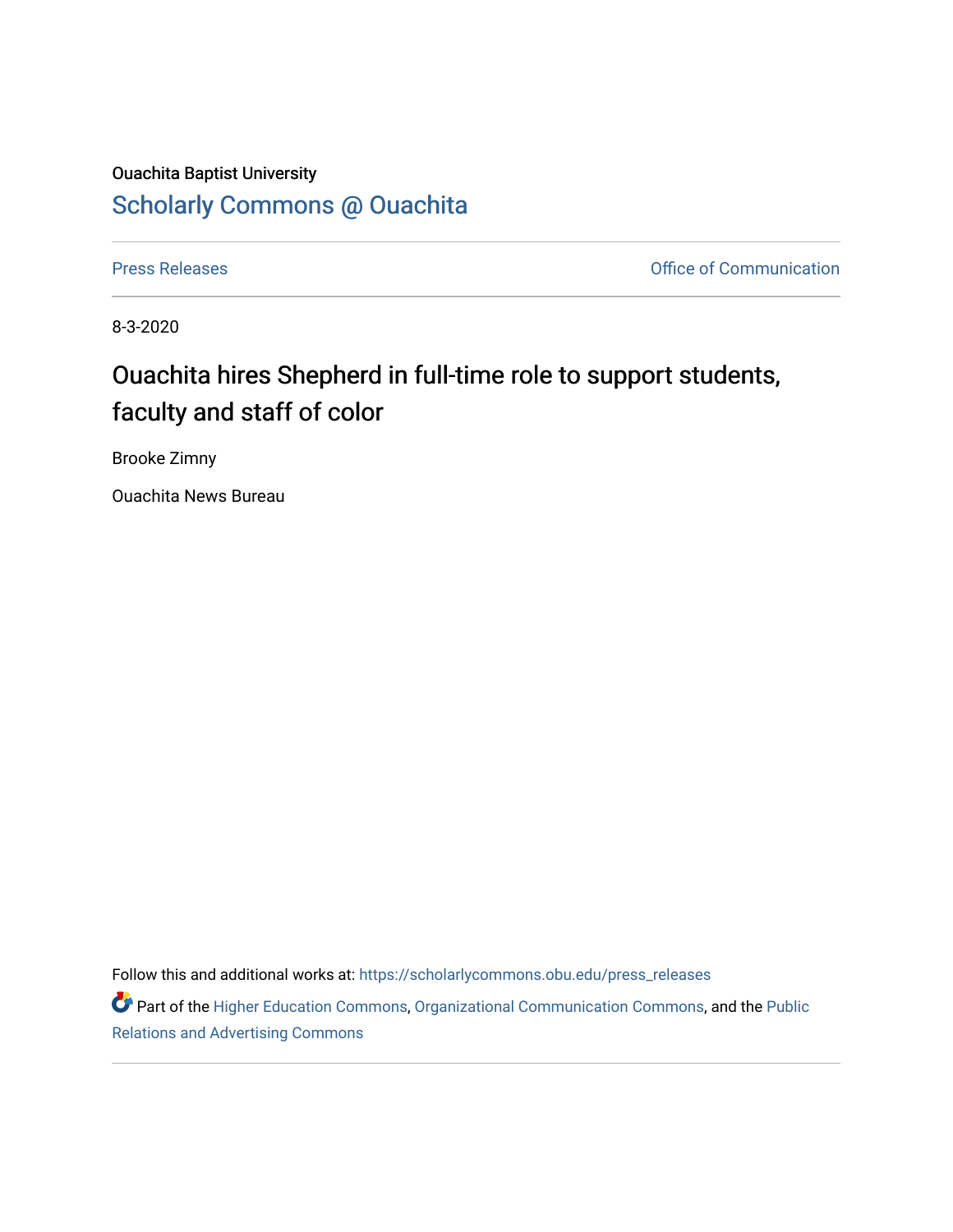

## For immediate release

**Ouachita hires Shepherd in full-time role to support students, faculty and staff of color**



*By Brooke Zimny* August 3, 2020 For more information, contact OBU's news bureau at [newsbureau@obu.edu](mailto:newsbureau@obu.edu) or (870) 245-5206

ARKADELPHIA, Ark.— Dr. Ben Sells, president of Ouachita Baptist University in Arkadelphia, announced today that Dr. Lewis Shepherd, Jr., will join the school's executive leadership team as special assistant to the president.

Dr. Shepherd's hiring represents the first-time in Ouachita history to have a full-time position devoted to advancing racial diversity.

"Ouachita, with minority enrollment 16.4% of the student body, is more racially diverse than any time in its history; however, there is more progress to make," Sells said. "This historic